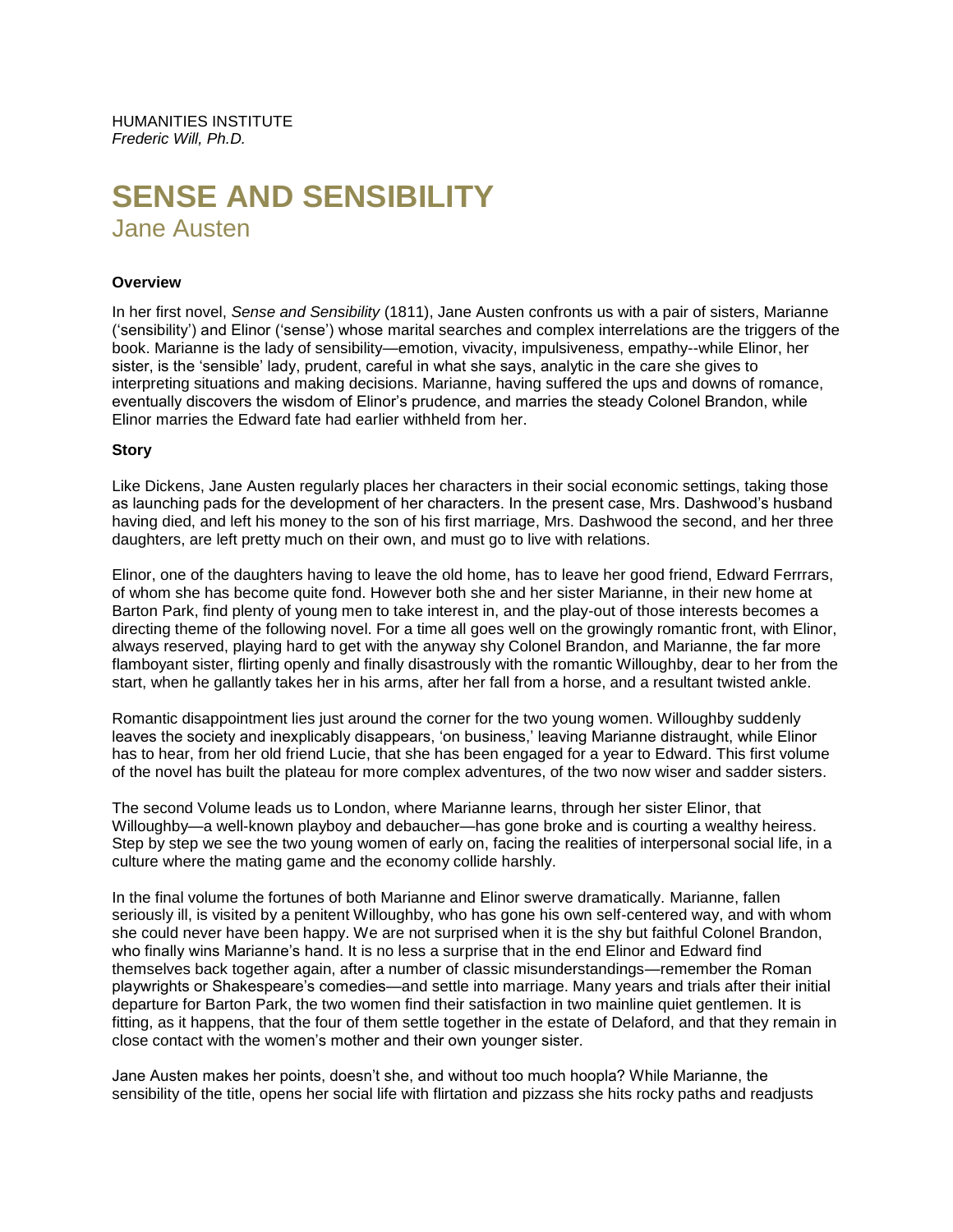her life goals. Elinor, Miss Sense, who has always been careful but sociable and ready for marriage, finds her true love, the modest Edward, from whom rumor and confusion had for a long time kept her separate. The polar different psychologies, of the two women, blend sufficiently that by the end of the story they can live together almost in sisterhood, as they had from the outset.

## **Themes**

**Intertwining.** The intertwining of sense and sensibility is perfectly exemplified by the romantic lives of the two Dashwood sisters. Austen handles what might have been a mechanical polarity with the utmost deftness, shading each woman delicately, so that sense and sensibility act as trends, not fixed traits.

**Vulnerability.** Profoundly close to one another, sisters of a single close family are vulnerable prey for rapacious menfolk. Marianne's misfortunes in love are evidence of this vulnerable condition.

# **Characters**

**Marianne** is the 'lively and flirtatious' Dashwood daughter. Charming the young men in the balls held at Barton Park, she is a perfect target for the elegant but narcissistic Willoughby. She starts to wisen up, when Willoughby walks out on her without explanation, but it is only through general social buzz, and Willoughby's own confession, that she realizes how bad her initial judgment was, and corrects it.

**Elinor** is the sensible Dashwood sister, and is accordingly attracted, from the outset, to the subtle and unassertive Edward, who is often in the Dashwood home. It seems an appropriate destiny for Elinor, given her care and reticence, that she must wait till the end of the novel before she and Edward can truly find one another.

# MAIN CHARACTERS

## **MARIANNE** (emotional)

**Character** Mrs. Dashwood, eager to guarantee security for her two daughters, recommends that Marianne, her younger, should look favorably on the young gentleman, Edward, who has come to live with the family. Marianne thinks of Edward who had offered up the previous night's reading session, and she responds from her very fixed opinion of the young man. She doesn't stop and weigh matters.. Marianne reacts passionately against her mother's suggestion. 'Edward is very amiable,' she says, but then immediately she pours forth her reservations—that he is not very handsome, that he is spiritless, 'he has no real taste'; he reads poetry like a zombie, she adds, referring to his lifeless rendition of the passionate poetry of Cowper, when he read to the family the previous evening. Marianne reacts quickly and impatiently, to the suggestion she may have a future with Edward.

**Parallels** Both Medea and Phèdre come to mind, when we search in Greek literature for forerunners to the deception in love of Marianne. Medea is the perfect embodiment of the woman deceived by a shallow and self-interested male—Willoughby and Jason have something in common. In one version of the tragedy of Phaedra, she confesses her love for Hippolytus to her nurse, who gossips the news to Theseus, who arranges the bloody death of Hippolytus, which was absolutely the last thing Phedra wanted; she was mortally deceived. One might choose, from subtle modern literary treatments of the deceived woman, O'Henry's story, "The Last Leaf," 1907, in which a woman's life is saved by the deception a painter and a painting exercise on her. Or, another parallel, the case of Rosamond (and her lover Lydgate) in George Eliot's *Middlemarch*(1871). Rosamond is deceived both by Lydgate's classisness and class, and by her own vulnerability to these external attractions.

## **Illustrative moments**

**Discerning** Upon request, Marianne—discovered to be musical--agrees to sing for the after-dinner party held by Lady Middleton. She performs. Sir John is boisterously enthusiastic—he likes her—and the remaining guests, except Colonel Brandon, express delight. 'Colonel Brandon alone, of all the party, heard her without being in raptures.' Marianne was delighted by the Colonel's reserve, which she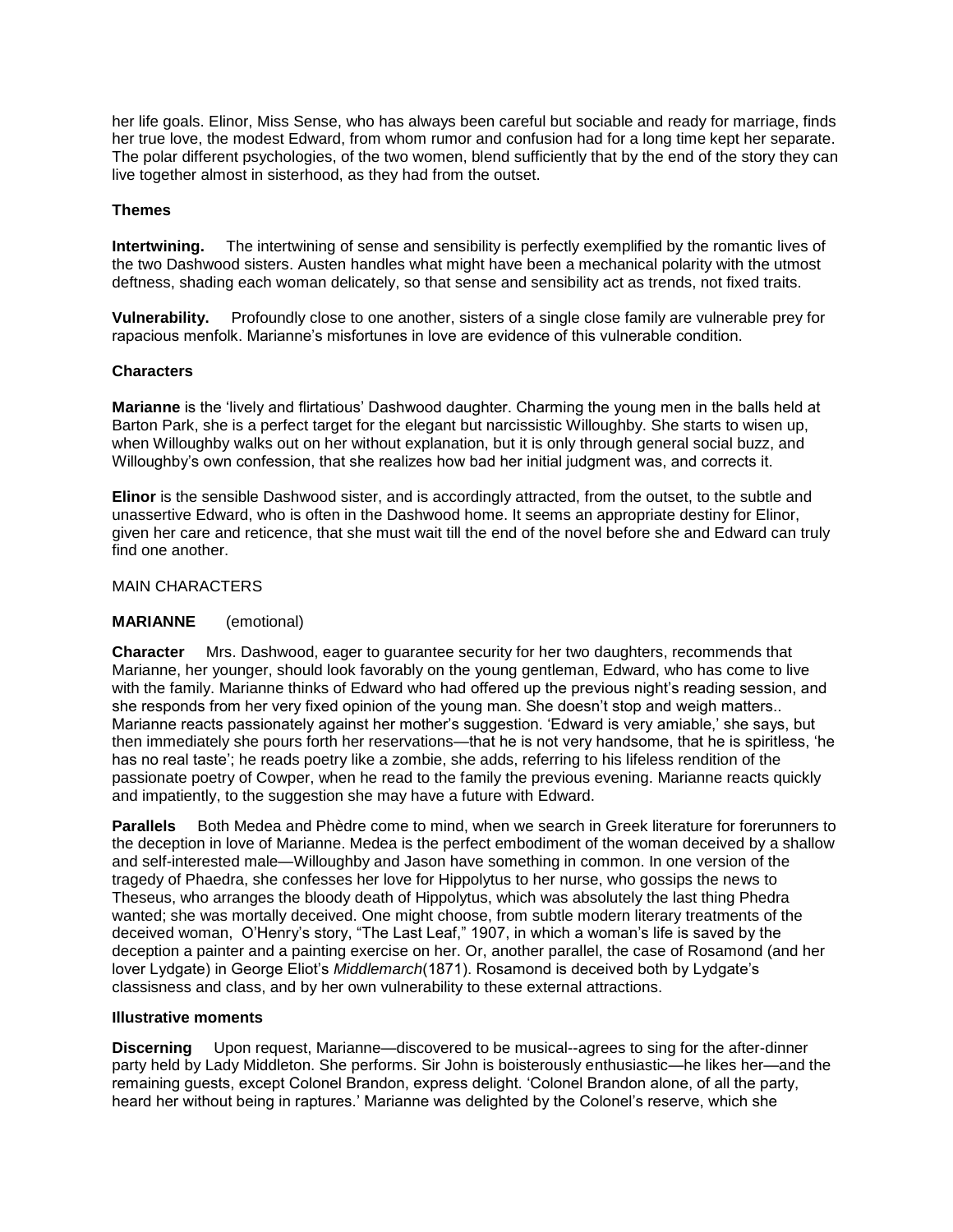contrasted with the 'horrible insensibility of the others.' She admires the Colonel for his refusal to fake musical delight; 'she was reasonable enough to allow that a man of five and thirty might well have outlived all acuteness of feeling and every exquisite power of enjoyment.' His 'advanced state of life' justified his reserve, which in itself she admired.

**Charmed** Marianne and her younger sister Margaret set off for a walk across the Downs; a rainstorm sets in, and the girls race back down the hills toward home. The ground is wet, and Marianne slips in the mud, turning her ankle; just as she falls a handsome young country gentleman, Mr. Willoughby, comes climbing up the hill to their aid. He is handsome and dressed like the perfect sportsman. He takes Marianne in his arms and carries her home; she is charmed by his looks and his behavior. Marianne is a natural for such a picture book romantic encounter, and from that time on, until their unfortunate separation, not too long after, she thinks of Willoughby night and day, and their romantic passion surges. To herself she becomes a figure out of romance.

**Distracted** Willoughby leaves Marianne, for an undisclosed emergency, just as the lovers' ardor seems most intense. Marianne is crushed, and withdraws from family life as completely as possible, sulking and withdrawn. In her effort to cheer up her sister, Elinor induces Marianne to walk with her in the country. Marianne is unable to free herself from her delusional depression, and makes a perceptual error that shows how deeply distracted she is. Seeing 'a man on horseback riding toward them,' Marianne 'rapturously exclaimed, 'it is he, it is indeed:--I know it is!'. In her mind Marianne can see only Willoughby, and is deeply distraught when she realizes it is Edward who is dismounting and coming toward them.

**Hypersensitive** Elinor and Marianne, who has been a nervous wreck since the departure of Willoughby, go with Mrs. Jennings in London, to spend the winter. Marianne busies herself, as far as she can, with writing letters to Willoughby—letters to which she gets no response. One day, with the best of intentions, Mrs. Jennings brings Marianne a letter, 'something that I am sure will do you good.' 'In one moment her (Marianne's) imagination placed before her a letter from Willoughby, full of tenderness and contrition.' 'The work of one moment was destroyed by the next,' for the letter was from her mother. The tears 'streamed from her eyes with passionate violence.'

## **Discussion questions**

What are the stages by which life readies Marianne for a marriage to Colonel Brandon, whom she had at the beginning of the novel thought unacceptably old?

Does Marianne, in her first romantic meetings with Willoughby, behave like what we might call a teen ager? Is she giddy? What are her tastes? Is she in any sense like a consumer of pop culture?

By the book's end, do you still feel that Marianne and Elinor are opposites? Has the gap between them narrowed?

## **ELINOR** (Rational)

**Character** *Sense and Sensibility* opens on a dilemma facing Mrs. Dashwood, the mother of Elinor and Marianne. The father of Mrs. Dashwood's husband has just passed away, and in his will and the ensuing negotiations insufficient provision—as Mrs. Dashwood sees it—has been made for her three daughters. Mrs. Dashwood is infuriated. However it is Elinor, in a role she is ready to play, who urges caution and carefulness on her mother, and induces her to moderate her anger and cancel her impetuous desire to flee. 'Elinor, this eldest daughter whose advice was so effectual, possessed a strength of understanding, and coolness of judgment, which qualified her, though only nineteen, to be the counselor of her mother…' Elinor is eminently sensible.

**Parallels** From ancient times one thinks of models like Andromache (Homer's *Iliad*); Ismene (Sophocles' *Antigone*); Ruth (*Old Testament*); Monica (Saint Augustine's mother);The patient Griselda (Boccaccio, Decameron): all of them models of intelligent endurance, sometimes saintly, sometimes simply secular and stable. In Renaissance, and more recent, literature one might think of Sonya (in *Crime and Punishment)* or Cordelia (*King Lear*), and yet none of these parallels is a complete fit. Core traits—integrity, good sense, intuitiveness link the above female characters. Yet Elinor is not only the sum of such traits, but is also fully engaged in life; she is good sense at work in the affairs of the world.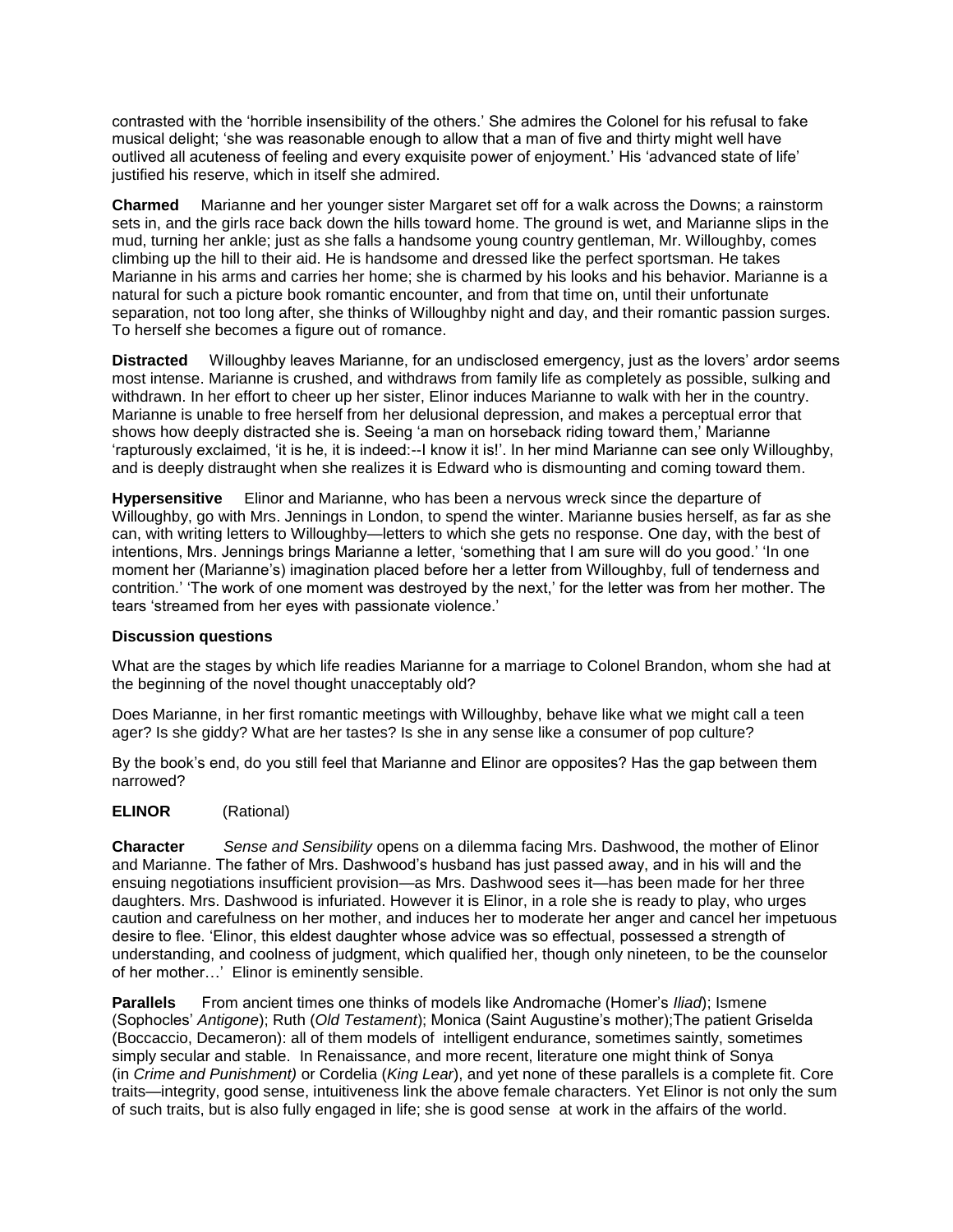#### **Illustrative moments**

**Realistic** Marianne and Willoughby appear to be deeply in love, early in the tale, and yet as it turns out they are only infatuated with one another. Elinor and her mother return from a walk to find a disturbed Willoughby waiting in the parlor to say good bye, and Marianne upstairs crying. Elinor's senses go straight to the truth, and assume a romantic break-up. She defies her mother's more optimistic reading, that Willoughby's protectress, a dominating older lady, has urgent need of him. Elinor notes that 'suspicion of something unpleasant is the inevitable consequence of such an alteration as we have just witnessed in him (Willoughby).' When asked whether she thinks Willoughby was just playing around with Marianne, Eleanor replies: 'I want no proof of their affection, but of their engagement I do.' One can hardly imagine a crisper formulation of what before long we know will be obvious.

**Empathetic** Edward, Elinor's suitor, has returned from a walk in the hills, which he has found delightful, but when asked by Marianne why he is unable to find the words to describe his experience, he apologizes, saying that he lacks the necessary gift. When her sister Marianne criticizes Edward about his statement, Elinor intervenes. 'I suspect,' she says, 'that to avoid one kind of affectation Edward here falls into another.' She goes on to explain that because most people tend to ooh and aah about nature, without knowing what they are saying, Edward refuses to adopt such trite and socially required exaggerations, and 'affects greater indifference and less discrimination in viewing them (the beauties of nature) than he himself possesses.'

**Self-commanding** Midway through the novel, Edward parts from Elinor and the whole Dashwood family is pained—as they had been, for Marianne, when Willoughby left. The parting 'left an uncomfortable impression on Elinor's feelings especially, which required some trouble and time to subdue.'

She was, however, *determined*to subdue her feelings—not just to cope with them—'to prevent herself from appearing to suffer more than what all her family suffered on his going away.' As the days pass, shows that by sticking to routine, and maintaining balance in her small family society, Elinor was able, if not to 'lessen her grief' to 'keep it from increasing,' and to see to it that 'her mother and sisters were spared much solicitude on her account.' Her actions were both 'moral' and self-controlling.

**Self-analytical** When Edward broke with Elinor, and left her, Elinor used mind games to cope with her own loss. She acted to retain the freedom of her mind, so that rather than being inwardly chained by the obsession of loss—especially of a loss which she was not in a position to understand—she could assure that 'the past and the future, on a subject so interesting (Edward's departure), must be before her, must force her attention, and engross her memory, her reflection, and her fancy.' Elinor's reflection takes her into waters where her mind sorts through its own history: she found 'every day afforded her leisure enough to think of Edward, and of Edward's behavior, in every possible variety—with tenderness, pity, approbation, censure and doubt…her mind was inevitably at liberty.'

## **Discussion questions**

Sensible can mean several things: just plain ordinary, with good sense; reasonable, as of good judgment; practical. Which particular tweak seems to you to fit Elinor?

The 'mind games' Elinor adopts, in order to overcome the pain of Edward's leaving her, resemble those of meditative or other spiritual reflective practices. Does Jane Austen seem to you to be attuned to such self-awareness in her characters?

Why does Elinor seem so insightful into the relation of Willoughby to Marianne? Does she use reason? Does she intuit the nature of Willoughby? Is she an 'intellectual'?

## **EDWARD** (introvert)

C**haracter** Edward presents himself as retiring, lacking self-confidence, understated, idle, noncommittal, lacking artistic sense. (Elinor Dashwood, who is soft on Edward from the start, insinuates that Edward is putting on more than a little of this character profile, out of laziness and desire to take it easy.) He is in no sense a bad guy, but rather wishes to keep out of the fray of life, and in that soft sense is anti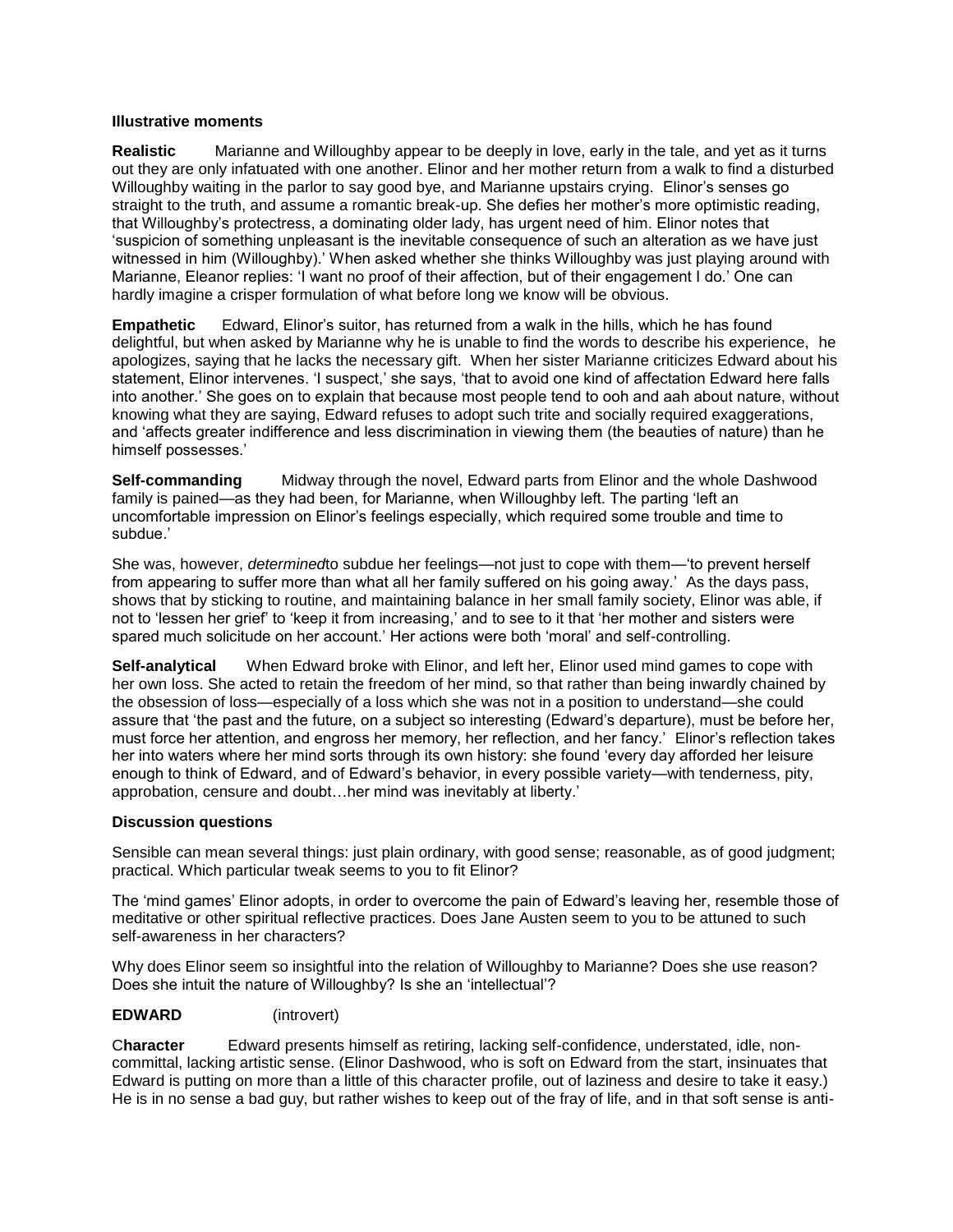social, not in the intellectually sharp edged sense of an Alcestis (in Moliere's *The Misanthropist*, or of Hippolytus, in Euripides' *Phaedra*, who is appalled by female sexuality). It is totally in character, for Edward, to refuse to admit to any artistic sensitivity, and to depreciate his own efforts to give an account, to Elinor, of a walk he has just taken, in the beauties of nature.

**Parallels** We first meet Edward as a quite innocent resident in the Dashwood household, though by the end of the novel, after he has married Elinor, he is a mature householder. In his shy but subtle earlier stages, with Marianne and Elinor, Edward can make us think of a great number of young men starting out to find themselves: Telemachus, the young son of Odysseus in Homer's *Odyssey,* Hamlet, in Shakespeare's play, open minded and worried, and challenged by a heavy fate that awaits him on his life way; Oliver Twist, born in the workhouse, but setting out to discover what the new industrial city of London can make of him; Fred Vinci in Eliot's *Middlemarch,*1872, charming but far too eager to have things fall into his lap; Henry Fleming, who starts out eager to fight but loses his nerves in battle, in Stephen Crane's *The Red Badge of Courage, 1894..*

## **Illustrative moments**

**Retiring** Edward enters the narrative on a downer note. Though he moves in with Mrs. Dashwood who both likes him and sees him as a marriage prospect for her daughter, Elinor—he lacks confidence in dealing with his half-sisters, Marianne and Elinor. 'He had no particular graces of person or address. He was too diffident to do justice to himself.' Upon further acquaintance, it seems, Edward was to grow more open and easy to like—Elinor falls for him and eventually marries him—but we see him through many a stage of melancholy, and of stubborn-honorable refusal to renege on his youthful engagement.

**Understated** On a later occasion, Edward leaves the women at home, so that he can go into the village to see to his horses. Upon returning from that walk, and having praised the beauties of the nature he passed through, Edward rejects Marianne's request that he should explain in more detail what he enjoyed on the walk. 'You must not inquire too far, Marianne—remember I have no knowledge in the picturesque, and I shall offend you by my ignorance and want of taste if we come to particulars. I shall call hills steep, which ought to be bold... call it a very fine country.'

**Idle** Mrs. Dashwood, who is partial to Edward, suggests that he would be happier if he had an occupation. (This is long before Edward has been granted a parsonage by Colonel Brandon.) Edward replies that he agrees, and has looked around. He alludes to the various career options he has had to disregard—the law, the navy, the army—out of lack of talent or interest. 'I was therefore entered at Oxford and have been properly idle ever since.' He refuses to take seriously Mrs. Dashwood's point, that as Edward is leaving their society at that point, it would be advantageous to his friends to know where he going and what he plans to do.

**Direct** Marianne expostulates to Edward on the beauties of Barton Valley, to which the Dashwoods have moved. 'Look at those hills! Did you ever see their equals? To the left is Barton Park, amongst those woods and plantations. And there beneath that farthest hill, which rises with such grandeur, is our cottage.' Edward replies: 'It is a beautiful country…but these bottoms must be dirty in winter. 'When Marianne shrinks before such an insensitive response, and asks how he can speak of dirt, in view of such beauty, Edward replies, smiling: 'Because…among the rest of the objects before me, I see a very dirty lane.'

## **Discussion question**

Is anti-social the right descriptor for Edward? After all, he does marry Elinor in the end. Is there something essentially in common between the held-back quality of Edward's personality and that of Elinor?

Does Edward's laid-back manner reflect his patrician background? Is he affected? Or is he direct?

Does Edward have a problem with women? Is that the root of his difficulty in expressing himself vigorously around Marianne and Elinor?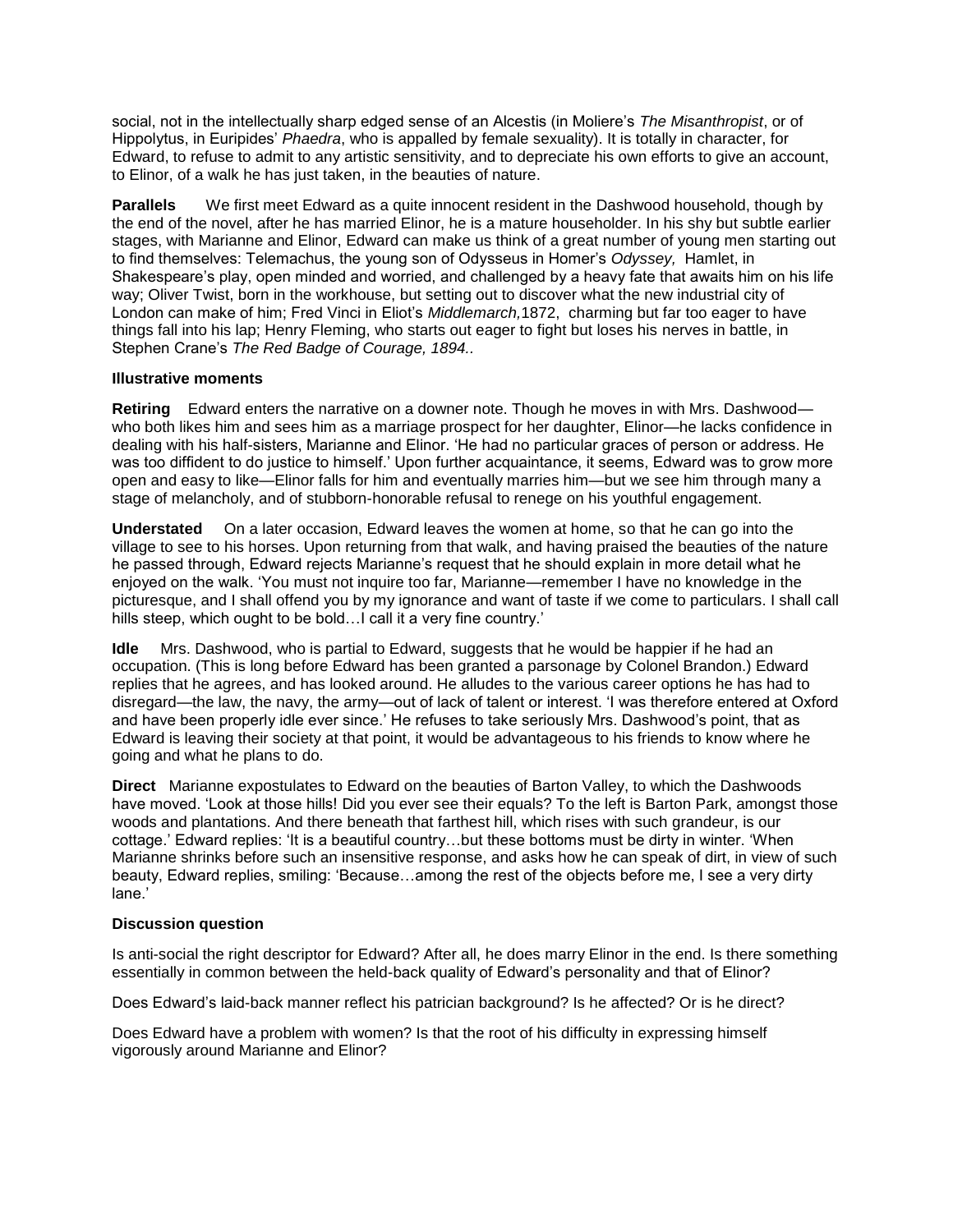# **WILLOUGHBY** *(*unconscientious)

**Character** From the time he rescues Marianne from a fall in the mud, Willoughby is dramatic, charming, manly, a true gallant.. In the course of the novel, long after Marianne has fallen hopelessly in love with him, Willoughby makes it evident why he up and walked out on Marianne in the midst of their romance. He is a philanderer, with multiple female interests, and little stability. In the course of time, however, he comes to realize he has made a bad marriage, and makes clear that he has always loved Marianne, a confession in which there seems to be some truth. In the end, though badly married, the hedonist Willoughby makes do, and quite well, with the life of a country gentleman.

**Parallels** Wherever there are cads, parallels to Willoughby crop up in literature. Jane Austen herself outdoes Willoughby in *Pride and Prejudice*(1813), where the cynical gossip George Wickham lies and deceives the girls. James Steerforth, in Dickens' *David Copperfield*(1850), turns out to be careless with women and generally badly intentioned. *The Picture of Dorian Gray*(18900, by Oscar Wilde, luxuriates in depicting the developing hedonism of Dorian, who deceives many of the fair sex. Ernest Hemingway's The Sun also Rises (1926) highlights the sexual behaviors of a woman cad, Brett Ashley, who leaves men panting for her as she drives away.

#### **Illustrative moments**

**Gallant** Marianne too hastily descends the muddy hill on her way home from walking with Margaret, and slips, spraining her ankle. Willoughby is just ascending the hill, handsome and rugged with his two pointers and his gun. At once he renders his services, picks her up in his arms, and 'quitted not his hold til he had …carried her down the hill,' and seated her in a chair in her house, to the astonishment (and fascination) of her mother and older sister. The situation to which Willoughby so swiftly responded was right up his alley, allowing him to display his manly and romantic skills. He complied perfectly, like a character in a romance novel—which he was.

**Attractive** Willoughby is a delight to Marianne, whose ankle is sprained and who must remain at home for a while. Willoughby visits her daily. He and Marianne are on the same page when it comes to current books and even passages in books; they share the same tastes in music, and love to dance. Nor does Marianne misjudge this lively mid twenty-year old, though her judgment of him is not deep. 'Willoughby was a young man of good abilities, quick imagination, lively spirits, and open, affectionate manners. He was exactly formed to engage Marianne's heart…' If Willoughby had any prominent fault, and Elinor suspected this one, it was that he was too outspoken and frank; but that 'fault' he shared with Marianne, who admired it in him because it was hers.

**Charming** Marianne—and indeed the whole Dashwood family-- delights in the regular visits of Willoughby. Still obliged to favor her ankle, Marianne finds that Willoughby does everything possible to make her recovery pleasant. The two of them trade tastes in music and dance fashions, and find that 'their taste was strikingly alike.' 'Willoughby, on his side, gave every proof of his pleasure in their acquaintance…' 'His society became gradually her most exquisite enjoyment.' He was, in short, a regular house guest, and knew exactly how to ingratiate himself with the entire family.

**Philandering** Upon arriving in London, still perplexed by Willoughby's sudden abandonment of her, Marianne began to inundate Willoughby with letters. Yet she receives no response to these letters, and grows desperate for news of her former lover. Then one day Marianne and her sister go to a party and find Willoughby, standing a short distance from them. At first he pretends not to recognize Marianne, and greets her coldly, then, when she asks if he has not received her letters, 'his complexion and all his embarrassment returned…and he turned hastily away with a slight bow and joined his friend.' His philandering nature has caught up with him.

## **Discussion questions**

Is it fair to Willoughby to call him simply a philanderer? How does he—or does he?—deepen in the course of the novel, and how does he grow in compassion for others? Track two or three specific turning points, where you see Willoughby starting to prove himself more than a philanderer.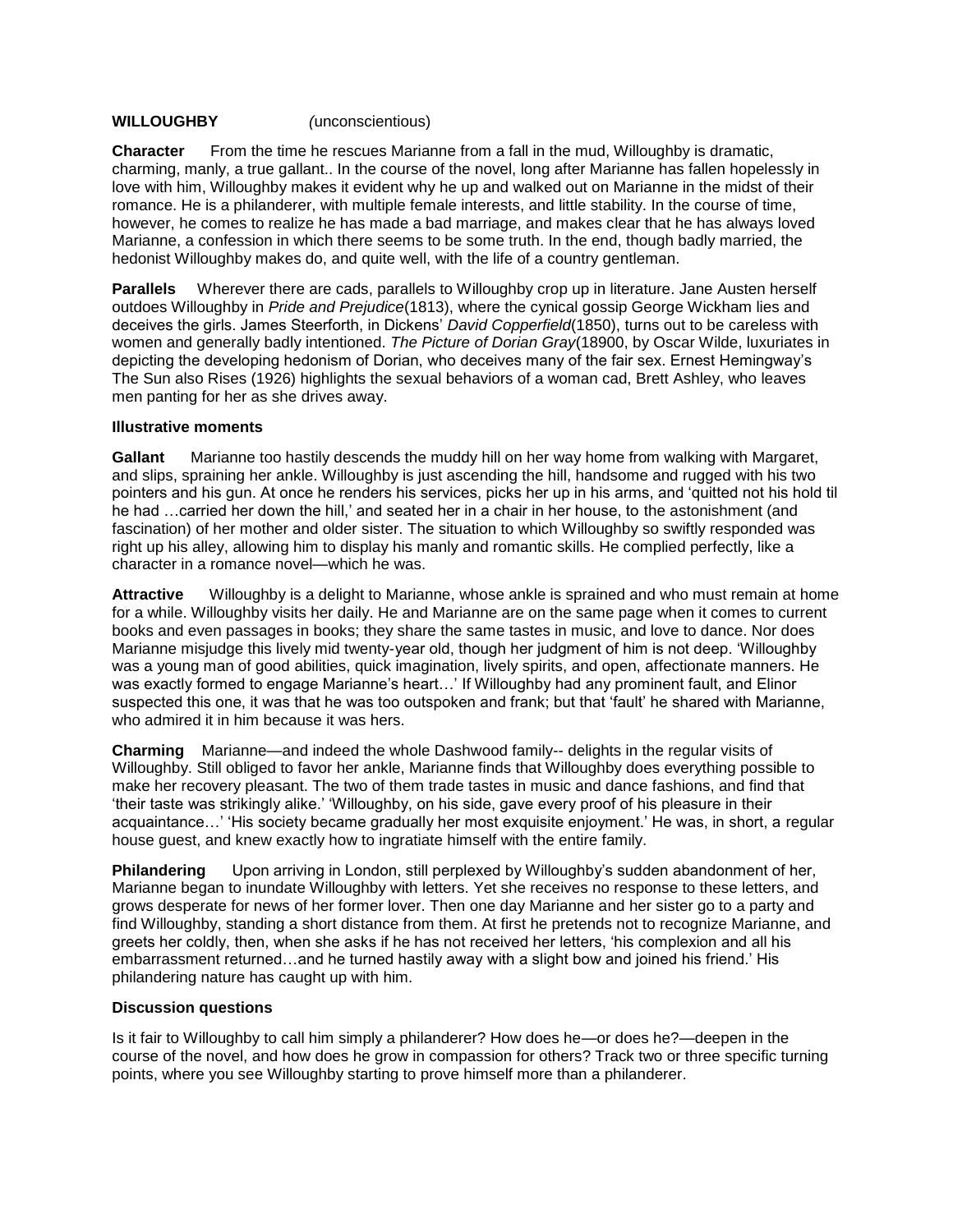Willoughby seems pretty content with his life, at the end of the novel. What is his secret for contentment? He has been socially criticized as irresponsible, he has lost in the competition for his true love, Marianne, he has settled for a woman he doesn't love, but still he is content. What kind of guy is he?

Has Willoughby a genuine affection for Marianne, when he and she are young mutually self-absorbed admirers in Marianne's home?

# **COLONEL BRANDON** (conscientious)

**Character** Colonel Brandon is by nature honest and reserved, and yet it is his sudden infatuation with Marianne Dashwood that draws him out into society. Fascinated with Marianne—who is thinking only of Willoughby—Brandon seems lost in his search for a mate; and only slowly reveals himself as romantically unhappy, and complexly still involved with a cousin whom he had loved—and who resembled Marianne and who had gone south on him, leaving with a child to care for. The grave and saddened Colonel comes on a lucky conclusion, by ultimately marrying the Marianne who had earlier been flighty and dismissive of him. His honesty and reliability prove compelling to Marianne, as she matures.

**Parallels** Colonel Brandon, reserved and honest, wounded by his past, comes on quiet, but by the end of the novel, after having impacted the lives of all the characters with his generosity and long sightedness, emerges as the husband of the very Marianne, his junior, who had at the novel's opening found him unmarriageably old. Both his honesty and his staunchness ally him with a figure like Colonel Pargiter in Virginia Woolf's *The Years,* l937*,*or even with the old Professor, *Uncle Vanya*, 1897, in Chekhov's play of the same name. There is a bit of Shakespeare's Polonius in Brandon, venial but chugging along on wise saws. Sophocles' Creon (in *Antigone,* 441 B.C*.*) shares with Brandon an avuncular grumpiness, grounded in accumulated wounds, and a well earned honesty about the human condition.

## **Illustrative moments**

**Reserved** At the get acquainted party for the Dashwoods, Marianne is asked to sing for the group after dinner. Her performance was 'highly applauded,' by all but Colonel Brandon. He was the only person who heard her 'without being in raptures.' He paid Marianne the respect of reserved attention, unlike the guests who applauded perfunctorily, or the boisterous Sir John who was loud in his admiration.' The Colonel's 'pleasure in music…was estimable when contrasted against the horrible insensitivity of the others.' We are not yet aware of that personal sadness, which adds to the Colonel's 'gravity,' but we sense that his honest readiness to 'pay her only the compliment of attention' has its roots in his private life.

**Serious** During the frequent social evenings, that bring the Dashwoods together with Sir John and the Colonel, Marianne and Willoughby talk incessantly together, leaving Elinor in conversation with Colonel Brandon. The Colonel, who is smitten with Marianne, asks Elinor about her sister's opposition to 'second attachments.' Elinor replies, in essence, that Marianne believes in love at first sight and forever she is a young romantic. We are not yet aware of the Colonel's hidden concern, his own previous love affair with his father's ward, and its disastrous outcome. The colonel is surrounded by a mysterious sadness, which adds to his gravity.

**Responsible** The Middletons, Brandon, the Dashwoods and Willoughby plan an outing to Whitwell, which is interrupted by an unexpected letter which arrives in the post for Colonel Brandon. 'While they were at breakfast the letters were brought in. ..there was one for Colonel Brandon—he took it, looked at the direction, changed color, and immediately left the room.' Nothing could persuade him to change his immediate decision, to leave at once on an urgent matter of business. The group will soon learn, after the Colonel leaves, that the matter of business concerns Brandon's 'natural daughter,' but of that the Colonel will say nothing. He leaves in a rush, clouded (still) in mystery.

**Emotional** As Marianne is recovering from a serious illness—brought on by her misery at hearing of Willoughby's marriage—she receives a visit from Colonel Brandon—to whom she wishes to express her gratitude for having brought her mother to her. On seeing her his 'emotion was such as, in Elinor's conjecture, must arise from something more than his affection for Marianne.' The narrator helps us